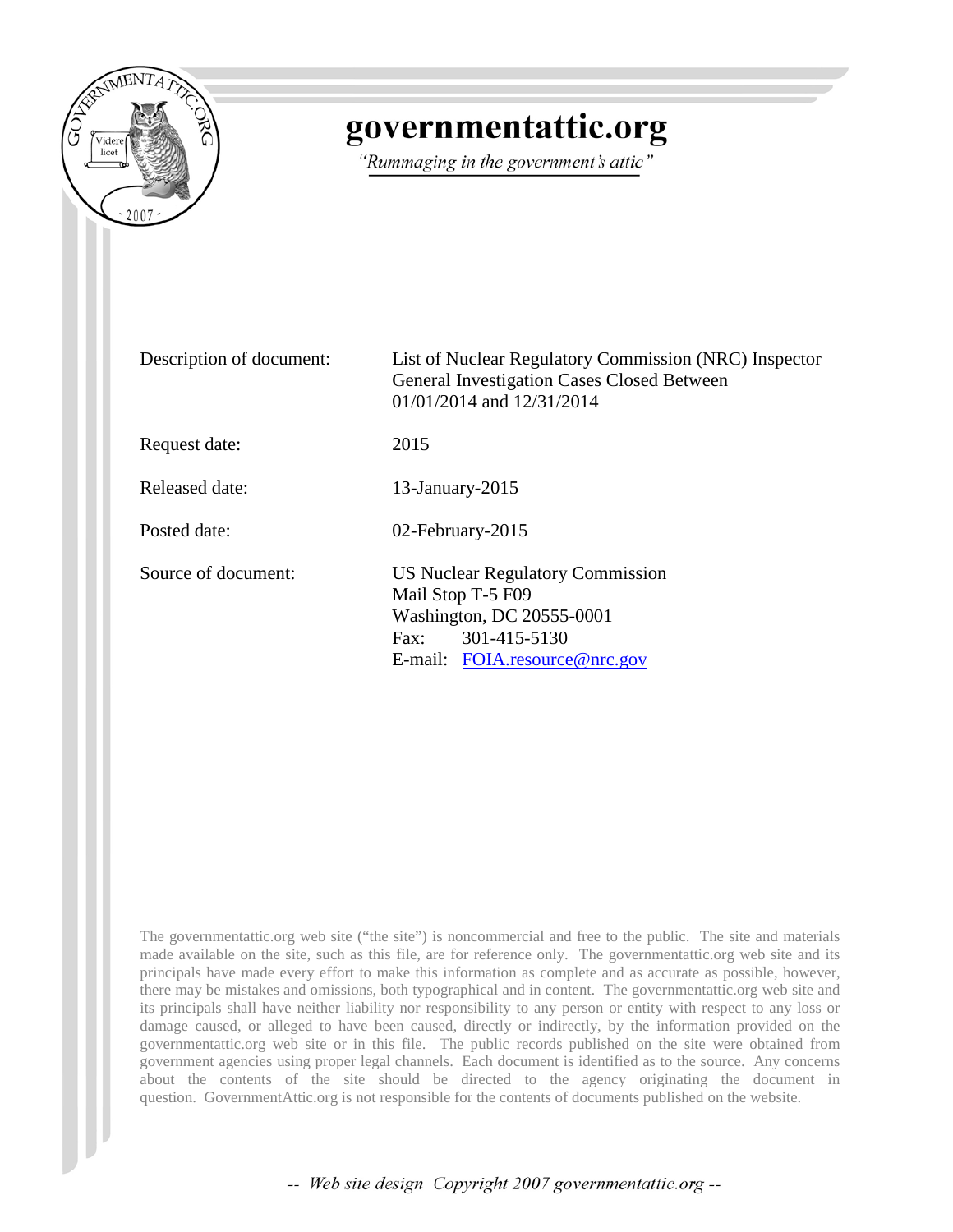| NRC FORM 464 Part I (OIG)                                                                                                                                                                                                                                                                                                                                                                                                                                                                                                         | <b>U.S. NUCLEAR REGULATORY COMMISSION</b><br><b>FOIA/PA</b><br><b>RESPONSE NUMBER</b>                                                                                                                                                 |                                                      |                |  |
|-----------------------------------------------------------------------------------------------------------------------------------------------------------------------------------------------------------------------------------------------------------------------------------------------------------------------------------------------------------------------------------------------------------------------------------------------------------------------------------------------------------------------------------|---------------------------------------------------------------------------------------------------------------------------------------------------------------------------------------------------------------------------------------|------------------------------------------------------|----------------|--|
| $(10-2014)$<br><b>RESPONSE TO FREEDOM OF</b><br><b>INFORMATION ACT (FOIA) / PRIVACY</b><br><b>ACT (PA) REQUEST</b>                                                                                                                                                                                                                                                                                                                                                                                                                |                                                                                                                                                                                                                                       | 2015-0096                                            |                |  |
|                                                                                                                                                                                                                                                                                                                                                                                                                                                                                                                                   |                                                                                                                                                                                                                                       | <b>RESPONSE</b><br>$\checkmark$ FINAL<br><b>TYPE</b> | <b>PARTIAL</b> |  |
| REQUESTER                                                                                                                                                                                                                                                                                                                                                                                                                                                                                                                         | DATE<br>$JAN$ $13,2015$                                                                                                                                                                                                               |                                                      |                |  |
|                                                                                                                                                                                                                                                                                                                                                                                                                                                                                                                                   | <b>PART I. -- INFORMATION RELEASED</b>                                                                                                                                                                                                |                                                      |                |  |
|                                                                                                                                                                                                                                                                                                                                                                                                                                                                                                                                   | No additional agency records subject to the request have been located.                                                                                                                                                                |                                                      |                |  |
|                                                                                                                                                                                                                                                                                                                                                                                                                                                                                                                                   | Requested records are available through another public distribution program. See Comments section.                                                                                                                                    |                                                      |                |  |
| <b>GROUP</b>                                                                                                                                                                                                                                                                                                                                                                                                                                                                                                                      | Agency records subject to the request that are identified in the specified group are already available in<br>public ADAMS or on microfiche in the NRC Public Document Room.                                                           |                                                      |                |  |
| GROUP                                                                                                                                                                                                                                                                                                                                                                                                                                                                                                                             | Agency records subject to the request that are contained in the specified group are being made available<br>in public ADAMS.                                                                                                          |                                                      |                |  |
| <b>GROUP</b><br>√<br>А                                                                                                                                                                                                                                                                                                                                                                                                                                                                                                            | Agency records subject to the request are enclosed.                                                                                                                                                                                   |                                                      |                |  |
|                                                                                                                                                                                                                                                                                                                                                                                                                                                                                                                                   | Records subject to the request that contain information originated by or of interest to another Federal agency have been<br>referred to that agency (see comments section) for a disclosure determination and direct response to you. |                                                      |                |  |
|                                                                                                                                                                                                                                                                                                                                                                                                                                                                                                                                   | We are continuing to process your request.                                                                                                                                                                                            |                                                      |                |  |
| See Comments.                                                                                                                                                                                                                                                                                                                                                                                                                                                                                                                     |                                                                                                                                                                                                                                       |                                                      |                |  |
|                                                                                                                                                                                                                                                                                                                                                                                                                                                                                                                                   | <b>PART I.A -- FEES</b>                                                                                                                                                                                                               |                                                      |                |  |
| AMOUNT*<br>S<br>0.00                                                                                                                                                                                                                                                                                                                                                                                                                                                                                                              | You will be billed by NRC for the amount listed.                                                                                                                                                                                      | None. Minimum fee threshold not met.                 |                |  |
| * See comments<br>for details                                                                                                                                                                                                                                                                                                                                                                                                                                                                                                     | You will receive a refund for the amount listed.                                                                                                                                                                                      | Fees waived.                                         |                |  |
|                                                                                                                                                                                                                                                                                                                                                                                                                                                                                                                                   | <b>PART I.B -- INFORMATION NOT LOCATED OR WITHHELD FROM DISCLOSURE</b>                                                                                                                                                                |                                                      |                |  |
| No agency records subject to the request have been located. For your information, Congress excluded three discrete<br>categories of law enforcement and national security records from the requirements of the FOIA. See 5 U.S.C. § 552(c)<br>(2006 & Supp. IV (2010). This response is limited to those records that are subject to the requirements of the FOIA. This<br>is a standard notification that is given to all our requesters and should not be taken as an indication that excluded records<br>do, or do not, exist. |                                                                                                                                                                                                                                       |                                                      |                |  |
|                                                                                                                                                                                                                                                                                                                                                                                                                                                                                                                                   | Certain information in the requested records is being withheld from disclosure pursuant to the exemptions described in<br>and for the reasons stated in Part II.                                                                      |                                                      |                |  |
| This determination may be appealed within 30 days by writing to the FOIA/PA Officer, U.S. Nuclear Regulatory Commission,<br>Washington, DC 20555-0001. Clearly state on the envelope and in the letter that it is a "FOIA/PA Appeal."                                                                                                                                                                                                                                                                                             |                                                                                                                                                                                                                                       |                                                      |                |  |
|                                                                                                                                                                                                                                                                                                                                                                                                                                                                                                                                   | PART I.C COMMENTS (Use attached Comments continuation page if required)                                                                                                                                                               |                                                      |                |  |
| Group $A$ :                                                                                                                                                                                                                                                                                                                                                                                                                                                                                                                       |                                                                                                                                                                                                                                       |                                                      |                |  |
| Records being released in their entirety (3 Pages)                                                                                                                                                                                                                                                                                                                                                                                                                                                                                |                                                                                                                                                                                                                                       |                                                      |                |  |
|                                                                                                                                                                                                                                                                                                                                                                                                                                                                                                                                   |                                                                                                                                                                                                                                       |                                                      |                |  |
|                                                                                                                                                                                                                                                                                                                                                                                                                                                                                                                                   |                                                                                                                                                                                                                                       |                                                      |                |  |
|                                                                                                                                                                                                                                                                                                                                                                                                                                                                                                                                   |                                                                                                                                                                                                                                       |                                                      |                |  |
|                                                                                                                                                                                                                                                                                                                                                                                                                                                                                                                                   |                                                                                                                                                                                                                                       |                                                      |                |  |
| SIGNATURE ASSISTANT INSPECTOR GENERAL                                                                                                                                                                                                                                                                                                                                                                                                                                                                                             |                                                                                                                                                                                                                                       |                                                      |                |  |
|                                                                                                                                                                                                                                                                                                                                                                                                                                                                                                                                   |                                                                                                                                                                                                                                       |                                                      |                |  |

NRC FORM 464 Part I (OIG) (10-2014)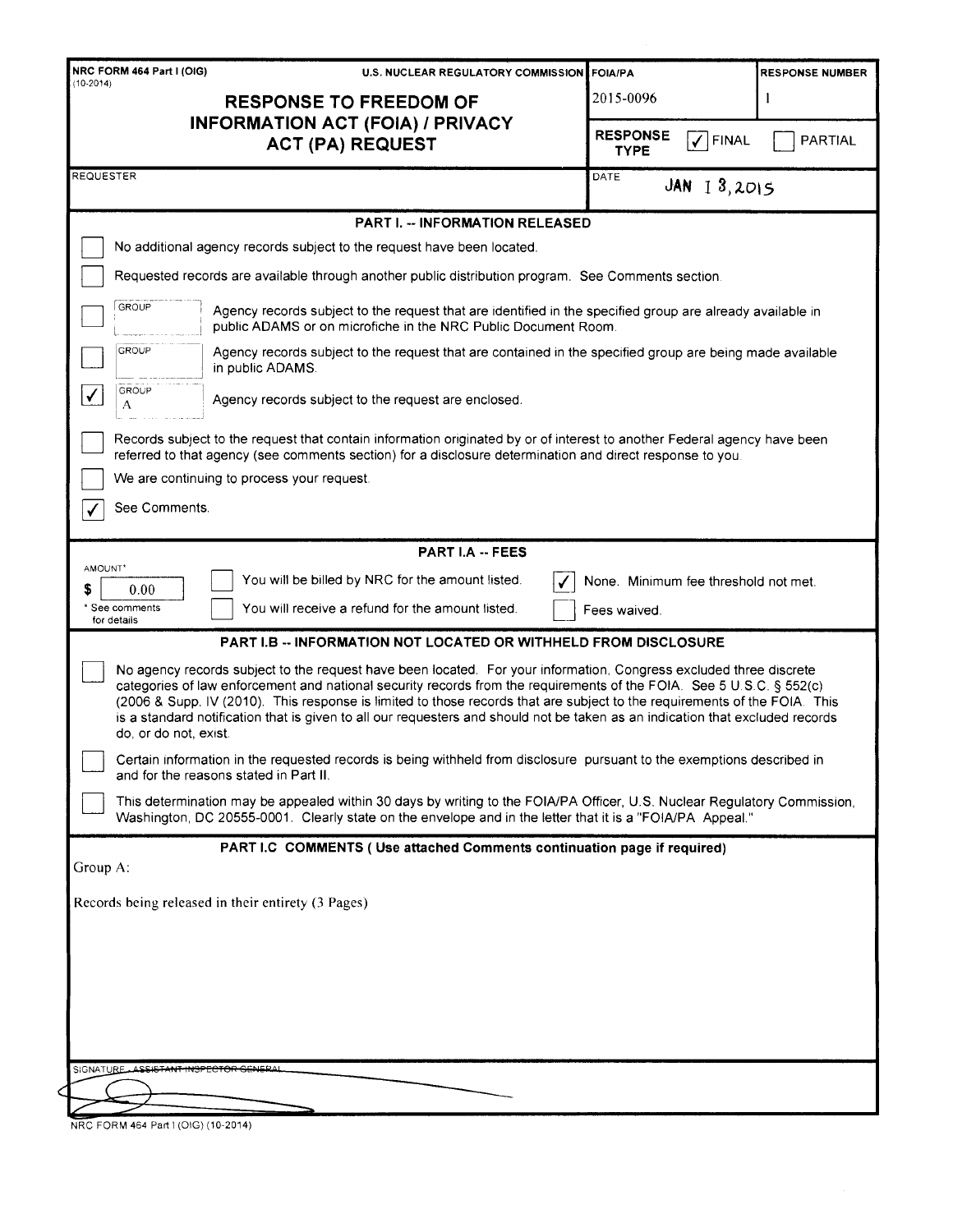## **Cases Closed Between 0110112014 and 12/3112014**

| Case #     | <b>Case Title</b>                                                                                                                 | <u>Opened</u>         | <b>Closed</b>         |
|------------|-----------------------------------------------------------------------------------------------------------------------------------|-----------------------|-----------------------|
| C 09 039   | NRC Regulatory Oversight of the Pennsylvania<br>Veteran Affairs Medical Center (PVAMC)<br><b>Brachytherapy Program</b>            | 07/09/2009 01/09/2014 |                       |
| $C$ 12 008 | Proactive Initiative: Violations of Public Trust                                                                                  |                       | 11/10/2011 03/07/2014 |
| C 12 016   | Possible Violation of Post Employment<br><b>Restrictions by NRR Employee</b>                                                      |                       | 01/12/2012 11/21/2014 |
| C 12 019   | Alleged Interference by NRC Senior Project<br>Manager in Issuing Region II Inspection Findings                                    |                       | 01/26/2012 01/13/2014 |
| C 12 030   | Possible Hacking Attempt of NRC. gov Web site<br>By Member of the Public                                                          |                       | 03/26/2012 05/13/2014 |
| C 12 033   | <b>NRC Contractor Misconduct</b>                                                                                                  | 04/11/2012 10/23/2014 |                       |
| C 12 044   | Possible Time and Attendance Abuse                                                                                                |                       | 05/16/2012 01/29/2014 |
| C 12 059   | NRC Oversight of Decommissioning Activities at<br>the Shallow Land Disposal Area Consistent with<br><b>USACE MOU</b>              |                       | 07/03/2012 03/06/2014 |
| C 13 006   | NRC RIV Handling of Replacement of Steam<br>Generators at San Onofre Nuclear Generating<br>Station Under the 10 CFR 50.59 Process |                       | 10/31/2012 10/02/2014 |
|            | C 13 009 Abuse of Authority by NRC Management                                                                                     |                       | 11/29/2012 01/18/2014 |
| C 13 015   | Questionable Need for an NRO VTC Contract                                                                                         |                       | 01/04/2013 05/13/2014 |
| C 13 018   | Alleged T&A Fraud By NRR Employee                                                                                                 |                       | 01/23/2013 07/10/2014 |
| C 13 020   | Misuse of Government Citibank Travel Credit Car<br>by Region I Employee                                                           |                       | 02/13/2013 03/10/2014 |
| C 13 021   | Misuse of Government Citibank Travel Card by<br>Region II Employee                                                                |                       | 02/13/2013 03/12/2014 |
| C 13 029   | Harassment and Intimidation of a Former Contrac<br><b>Guard by NRC Project Manager</b>                                            |                       | 04/12/2013 03/25/2014 |
| C 13 033   | Retaliation For Reporting T&A Abuse By NRC<br>Employee                                                                            |                       | 05/09/2013 07/18/2014 |
| C 13 034   | Alleged Improper Communication with Contractor                                                                                    |                       | 05/10/2013 06/27/2014 |
| C 13 037   | Potential Conflict of Interest Transactions by NRC<br><b>Commissioner Pertaining to NRC Licensee</b>                              |                       | 05/24/2013 06/25/2014 |
| C 13 038   | NRC Employees Targeted for Logon Credential<br>Harvesting [CAT I]                                                                 |                       | 06/12/2013 05/12/2014 |
| C 13 041   | Alleged Forgery of NRC Document By NRR<br>Employee                                                                                |                       | 06/25/2013 03/13/2014 |
| C 13 045   | Possible Release of Internal NRC Documents to<br>the Public by an NRC Employee                                                    |                       | 07/11/2013 03/07/2014 |
| C 13 047   | Inappropriate Transmittal of OUO Information by<br>NRC Manager Official Via Government Computer                                   |                       | 08/02/2013 03/07/2014 |

 $\bullet$ 

 $\sim$ 

 $\sim$ 

 $\sim 10^7$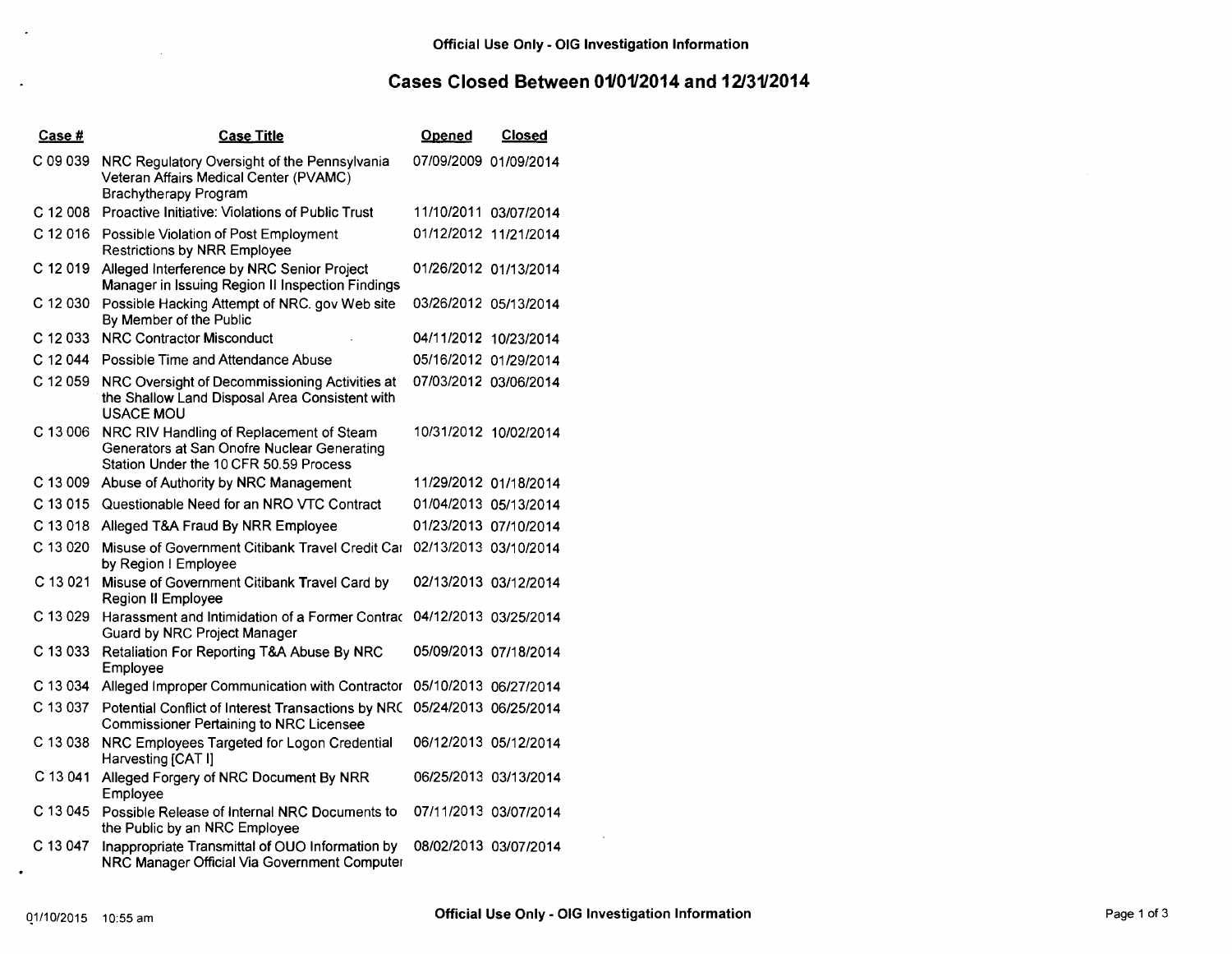## **Cases Closed Between 0110112014 and 12/3112014**

| Case #   | <b>Case Title</b>                                                                                                                     | <b>Opened</b>         | <b>Closed</b>         |
|----------|---------------------------------------------------------------------------------------------------------------------------------------|-----------------------|-----------------------|
| C 13 049 | Harassment of NRC Employee                                                                                                            | 08/08/2013 02/10/2014 |                       |
| C 13 050 | Misuse of Government Property By NRC Office of<br><b>Administration Employee</b>                                                      | 08/08/2013 01/07/2014 |                       |
| C 13 053 | Misuse of Government Computer to View Sexuall<br><b>Explicit Images</b>                                                               | 08/28/2013 02/03/2014 |                       |
| C 13 054 | Mishandling of PII Information                                                                                                        |                       | 09/04/2013 01/09/2014 |
| C 13 056 | Preselection For NRC Vacancy Announcement B<br>NRO Manager                                                                            | 09/17/2013 04/21/2014 |                       |
| C 13 057 | Inappropriate Conduct By NRO Manager                                                                                                  | 09/18/2013 08/28/2014 |                       |
| C 13 059 | Questions Pertaining To Adherence To A<br>Relocation Service Obligation Agreement By<br>Region III NRC Employee                       | 09/27/2013 06/25/2014 |                       |
| C 14 002 | Falsification of Performance Appraisal System<br><b>Summary Rating</b>                                                                |                       | 10/03/2013 05/29/2014 |
| C 14 003 | ALLEGED MISCONDUCT BY THE OFFICE OF<br><b>INVESTIGATIONS DIRECTOR</b>                                                                 |                       | 10/15/2013 05/23/2014 |
| C 14 004 | NRR Managers Provided Inaccurate Information<br>Pertaining to ROP to Commission                                                       |                       | 10/15/2013 01/13/2014 |
| C 14 005 | Questionable Receipt of Federal Express<br>Packages At NRC Headquarters By Contractor<br>Employee                                     |                       | 10/29/2013 03/28/2014 |
| C 14 006 | Alleged False Statements to NRC Staff Pertaining<br>to Potential Prohibited Personnel Practice                                        |                       | 11/01/2013 04/14/2014 |
| C 14 008 | Misuse of the Government Travel Credit Card by<br>an NSIR Employee                                                                    |                       | 10/08/2013 03/11/2014 |
| C 14 009 | Distribution of Radioactive Material without NRC<br><b>Materials License</b>                                                          |                       | 11/05/2013 07/10/2014 |
| C 14 010 | Misuse of a Governement Travel Credit Card by<br>NRO Employee                                                                         |                       | 11/19/2013 01/29/2014 |
| C 14 013 | NRC's Improper Handling of its Contractor's<br>Concerns of the Design of the AP 1000 Shield<br><b>Building</b>                        |                       | 12/26/2013 03/12/2014 |
| C 14 014 | Harassment by Commissioner's Chief of Staff                                                                                           |                       | 01/13/2014 05/29/2014 |
| C 14 015 | NRC Chairman Violated Ex-Parte<br><b>Communications During Meeting With</b><br>Stakeholders Involving Seabrook Nuclear Power<br>Plant |                       | 01/27/2014 05/15/2014 |
| C 14 017 | Release of Safeguard or Classified Information                                                                                        |                       | 01/31/2014 07/10/2014 |
| C 14 020 | Time and Attendance Fraud by Office of Nuclear<br><b>Regulatory Research Employee</b>                                                 |                       | 03/25/2014 07/18/2014 |

 $\bullet$ 

 $\sim$